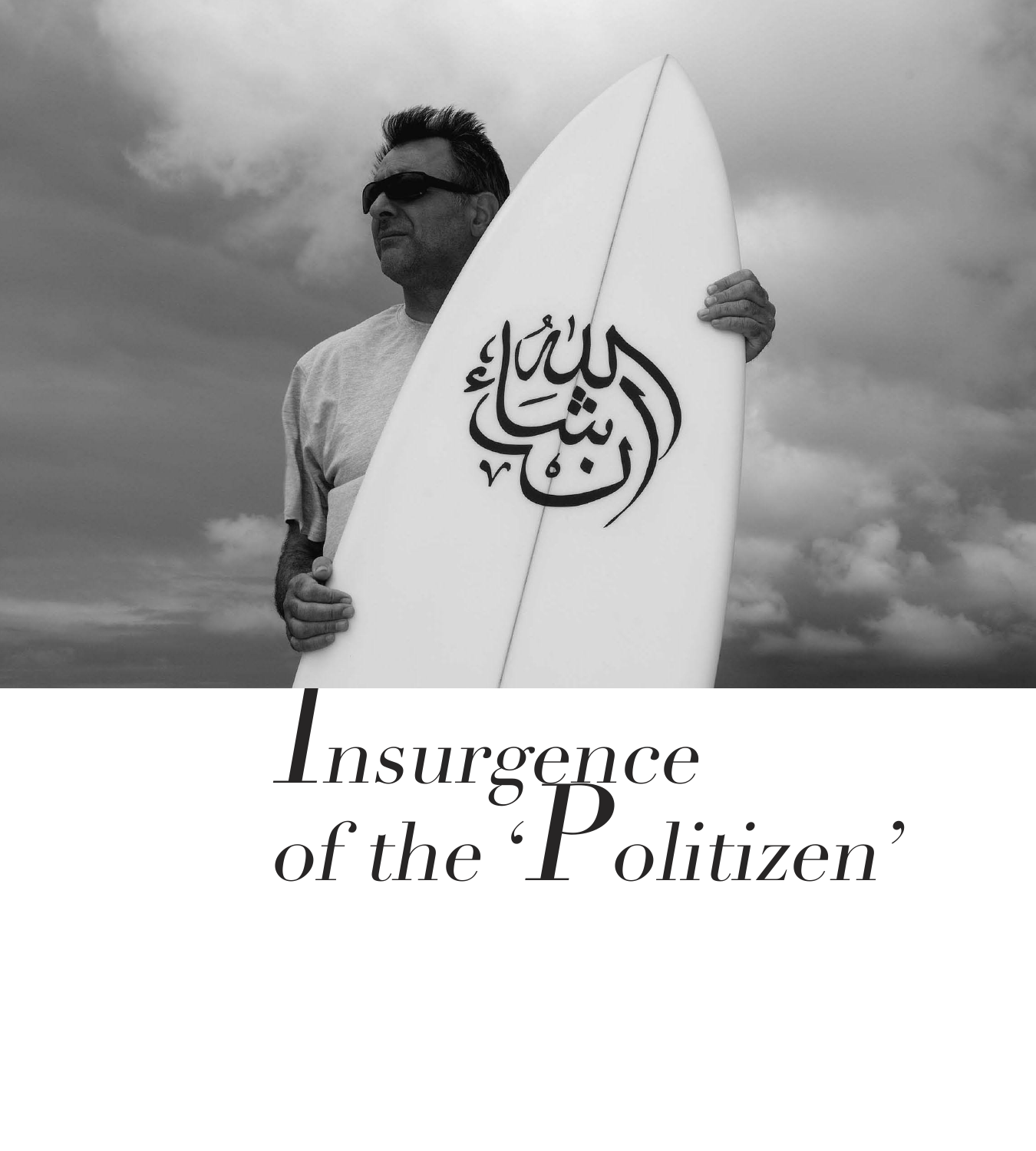## **CHRISOULA LIONIS**

**Nations, like narratives, lose their origins in the myths of time and only fully realise their horizons in the mind's eye.<sup>1</sup> Homi K. Bhabha** 

**It is not helpful to understand 'Australia' as some isolated sanctuary of a mystical and unchanging national identity, but rather it is more useful to try and conceive it as an unstable product of global forces and exchange; as an incomplete project.<sup>2</sup> David McNeill**

**The Lebanese politizen is located at the outside of the inside, which also means that it understands that there is really no outside (no outside Australia, no outside of 'Lebanon').<sup>3</sup> Grant Farred**

**Homi K. Bhabha has observed the nationalist trend of looking to the distant past of a land in order to create a nation and more importantly perhaps, a cohesive sense of a national identity and collective memory. Bhabha has pointed out that nationalism, or nation building, is created in the mind's eye. That is to say that national identity is largely a creation of our own imagination, a sentiment echoed by Benedict Anderson.4 If we are to accept Bhabha's proposition, we can assume that this mind's eye is built upon a nostalgia toward a time, place or way of living that a group of people, or indeed nation, feel is lost and worthy of retrieval. Further, it would seem that the national mind's eye relies upon a projection of itself onto the landscape. It looks to the land as a signifier, gatekeeper and witness to the distant and idyllic national past to which the eye frequently retreats. This is perhaps the greatest resilience found in any given landscape; its ability to act as and maintain a repository of collective memory.** 

**In the age of globalisation, rapid political and cultural exchange, air travel and the internet, the national wandering eye must make certain accommodations. That is to say, national imaginations, particularly since the events of 'September 11', have been increasingly called into question. In our age, nationalism appears both to be running rampant and yet also to be teetering on the edge of extinction. For commentators like David McNeill, this is symptomatic of the decline of nationalism, for he has argued that "nationalists become most aggressive when faced with their immanent subjugation to historical forces of a global kind".5 McNeill, along with Phillip George and Khaled Sabsabi appear to have conceived and** 

**executed the exhibition The Resilient Landscape, as a way to not only reveal the crisis facing Australian nationalism, but also to suggest a way forward. The Resilient Landscape proposed a new form of national identity and citizenship and another way of addressing the incomplete Australian project. The exhibition advocated a national mind's eye that takes its cue from citizens of the globalised world and as such moves constantly, without a fixed gaze.** 

**The Resilient Landscape located its focus on a distinct breed of this new national eye, one that is simultaneously Lebanese and Australian. It revealed an eye that retains trans-cultural and trans-national allegiances; looking both to Australia and to Lebanon as its concurrent and mutual focal points. Having resisted the urge to maintain a fixed nationalist gaze, The Resilient Landscape problematised the notion of national archival and collective narratives, challenging the fixed national gazes of both Lebanon and Australia.** 

**In the exhibition, the events of Sydney's Cronulla riots in December 2005 and the Israeli Defence Forces' incursion into southern Lebanon in July 2006 (subsequently known as the 'July War' in Lebanon and the Second Lebanon War in Israel) were presented, though disparate in consequence and space, as mutually significant and inter-connected. Significantly, The Resilient Landscape consisted mainly of artists who are both Australian/Lebanese and Lebanese/Australian. The collective and archival narratives of both Cronulla and Lebanon were challenged in the exhibition with the inclusion of these artists, by exposing the instability and subjectivity of the collective national narrative. The Resilient Landscape revealed all that nationalism discards—the memory, experience and trauma of those whose voices are absent from the archival narrative—the 'other'. The exhibition's curators David McNeill, Phillip George and Khaled Sabsabi rested considerable weight upon the ideas of Étienne Balibar, who has suggested that border areas, including zones, countries and cities rest not at the periphery or margin of the public sphere, but rather form its centre.6**

**To demonstrate Balibar's theoretical hypothesis one might look to two photographic works exhibited in The Resilient Landscape by artist and co-curator Phillip George. The first of these is a photograph of a spectacularly green, mountainous landscape dotted with wildflowers. Interestingly, the beauty of George's image works to undermine the viewer. Upon closer inspection of the image and its title, one comes to realise that the work, Borderlands (2006), is an image of the border between southern Lebanon and Israel. In turn, one feels confronted with a sinking visceral feeling that perhaps the wildflowers** 

**dotting George's image are in bloom from all the blood and bone that has been spilt on this impressive landscape. No immediately discernible border or geographical difference is apparent in this seemingly arbitrary periphery and yet apparently it is here, and not in some distant city or national centre, that two nations define their borders and their national differences.** 

**In the case of Australia, it would seem that our public sphere is also formed at our own border —at our beaches. Meaghan Morris has told us that the beach is not so much representative of Australian identity as it is Australian nationalism.7 Morris' assertion is reinforced by the perception that the beach is both an enduring and timeless landscape.8 Such a perception renders the beach as an ideal resilient landscape and repository of national memory, a place where the nostalgic memory of our idealised Australian past and quintessentially 'Australian' behaviour maintain their place. In his photograph Inshala (God Willing) (2007), Phillip George manipulates Australian nationalist perceptions of the beach. Here, George locates himself at our own national border at Cronulla Beach. In the photograph one finds George dressed in black and captured in close proximity to the Cronulla RSL (Returned & Services League) club, while standing with a white surfboard inscribed with Arabic text. Understanding fully that the beach "is a privileged site for the understanding and exploration of Australian identity", George operates as a slippage at our national hem.9 The artist has a Greek background and is not Lebanese. Yet this is precisely the point of the photograph and of the significance of Cronulla and the events that took place there in 2005. The media and physical attacks at the time were not targeted directly at the Lebanese, but rather at any individual who was of "Middle Eastern appearance". Seemingly from a non Anglo-Celtic background, George plays the part of the Australian 'other' in Inshala. Holding a surfboard emblazoned with Arabic text, he appears to be both stereotypically Australian and yet not quite. Put otherwise, one might choose to look upon Inshala as a depiction of the Australian 'politizen'—a political actor that has, since the Cronulla riots, become increasingly relevant and apparent in the Australian political landscape.** 

**In Foreigners Among Citizens, Grant Farred has described the 'politizen' as "a figure whose name and acts mark the limitations of citizenship".10 As political actors, 'politizens' are defined by their status as citizens, who are forever condemned to national 'hospitality'. Though they are citizens and no longer refugees, 'politizens' are never afforded full rights of citizenship, for as 'others' their rights may be revoked at moments of political or cultural**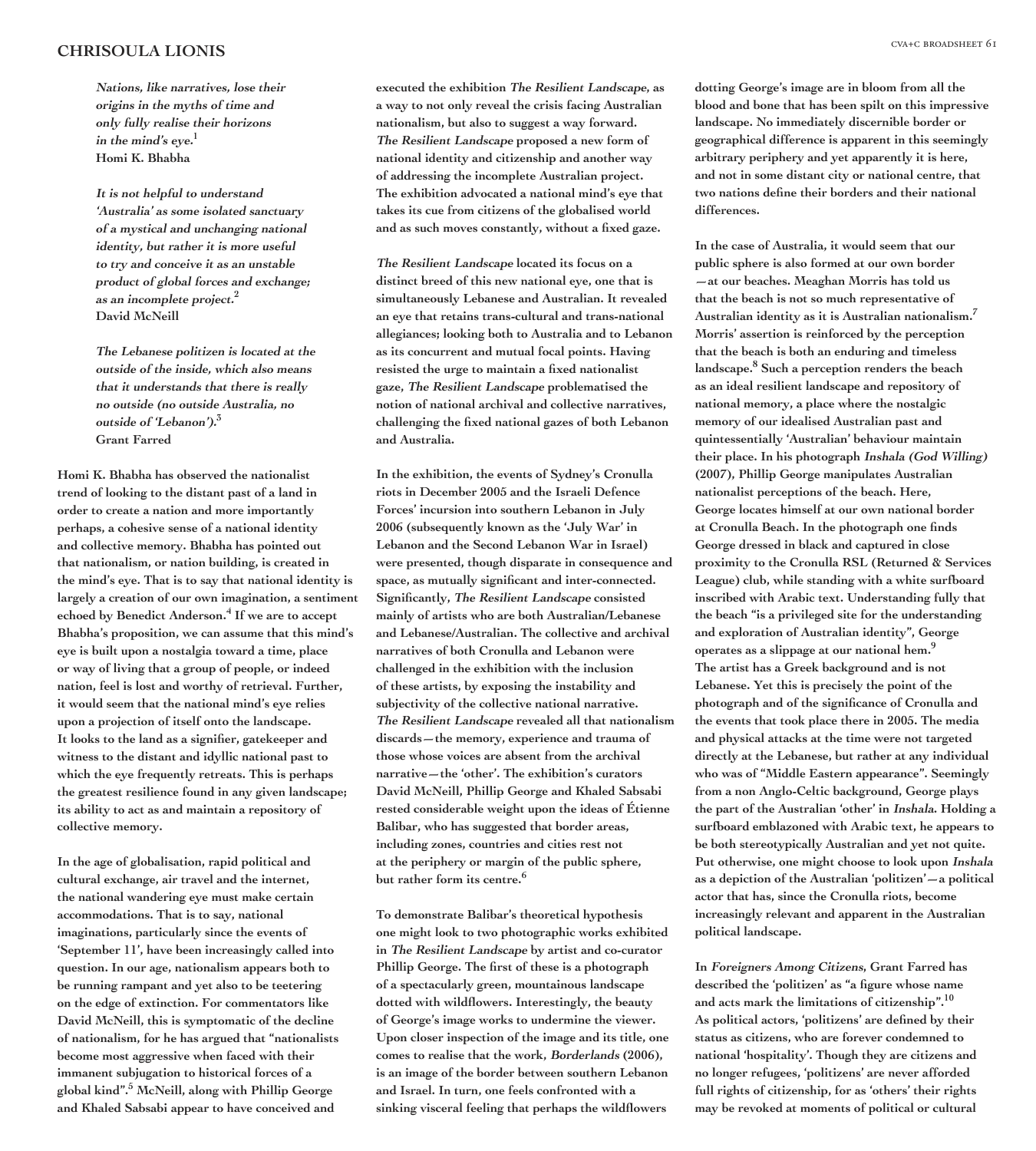